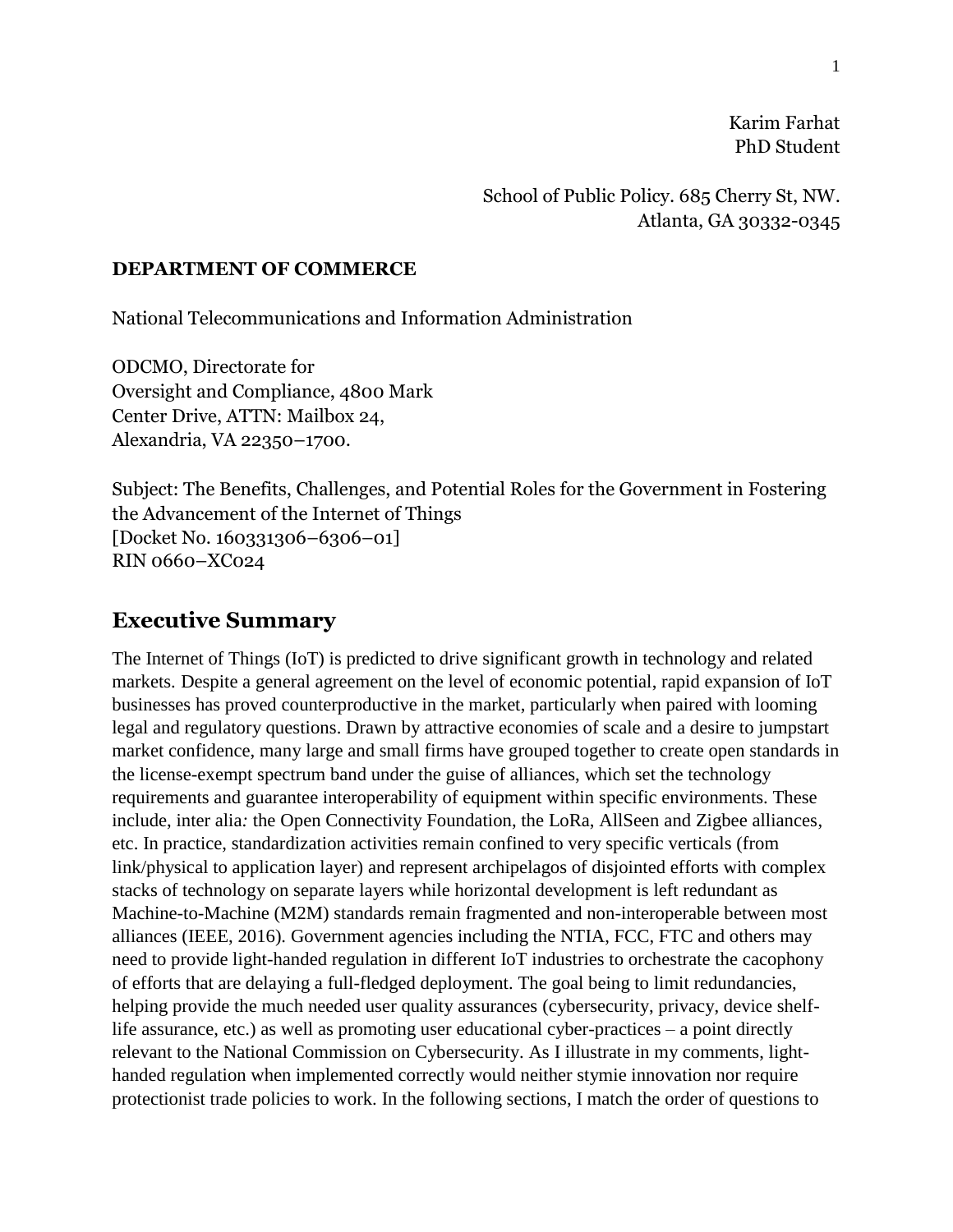follow my own discourse, combining questions when necessary, then proceed to defend my proposed policy recommendations from an economic, regulatory and security perspective.

# **General questions**

## **1. Are the challenges and opportunities arising from IoT similar to those that governments and societies have previously addressed with existing technologies, or are they different, and if so, how?**

A common understanding of policy change is one where long periods of incremental change are alternated by sudden shifts brought about a catalyzing factor(s). In the IoT case, those factors pertain to ever-more frequent strides of technological expansion and Moore's law (Sabatier & Weible, 2014). Internet industry analyst Larry Downes asserts that while social, economic, and legal systems change incrementally, technology changes exponentially (Downes, 2009). For the most part, the IoT has been amplifying existing concerns, some of them unresolved while others have yet to be addressed. In fact, challenges remain at the order of government policies, market forces and influential institutions that shape actions by social norms and business practices. The IoT does however present us with a window opportunity to reevaluate existing policy and regulatory authority. The challenge is to know when to amend legacy policies and rulemakings and when to replace them altogether while ensuring the new rules foster an environment that is conducive to innovation and sustains trickle-down economic effects across society at large.

## **a. What are the novel technological challenges presented by IoT relative to existing technological infrastructure and devices, if any? What makes them novel?**

The following is a non-exhaustive list of technical challenges and their associated policy implications that have to be resolved to sustain a full-fledged IoT deployment; they include:

- $\triangleright$  Dynamic spectrum access and spectrum allocation: the need to create the right dynamic spectrum access regime (Thanki, 2013).
- $\triangleright$  Spectrum allocation choices preceding dynamic access: multiple license-exempt band allocations are needed to foster innovation and disfavor market consolidation and closed environments (Forge, 2016).
- $\triangleright$  Development of a scalable, distributed and layered architecture: current projects (in iCore and IEEE) are working on models that abstract technological heterogeneity to addresses addition of new devices across applications (Sarkar et al., 2015).
- $\triangleright$  Mobile edge computing and a full 5G deployment are required for some low latency applications such as networked and driverless cars but also industry automation (Hu et.al, 2015).
- $\triangleright$  Advancements in predictive algorithm technology, deep machine learning and the required workforce of data scientists to back it up.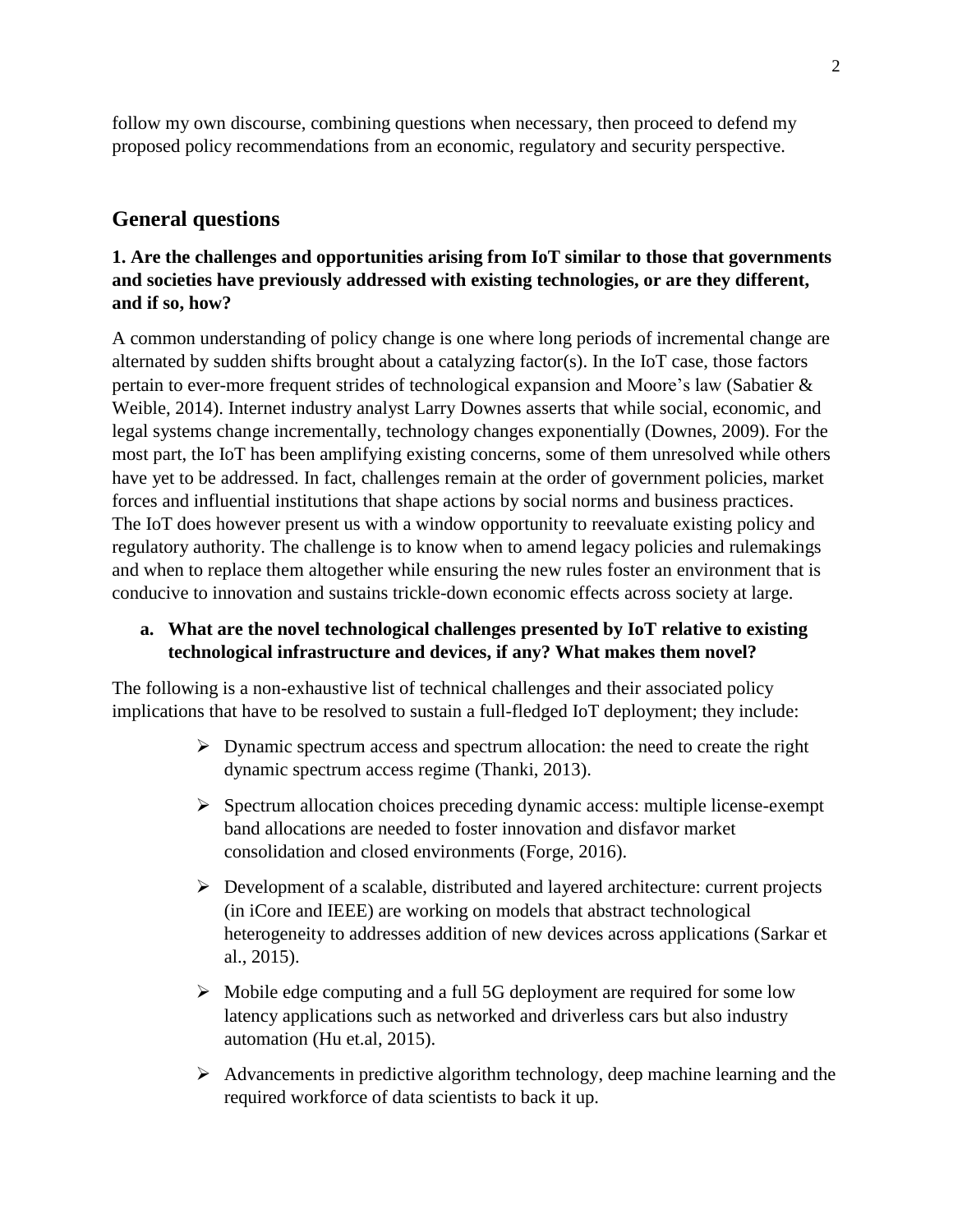- $\triangleright$  Working access control and data sharing consent policies (Roesner et al. 2014).
- 2. **What definition to use**? **The term ''Internet of Things'' and related concepts have been defined by multiple organizations, including parts of the U.S. Government such as NIST and the FTC, through policy briefs and reference architectures. What definition(s) should we use in examining the IoT landscape and why? What is at stake in the differences between definitions of IoT? What are the strengths and limitations, if any, associated with these definitions?**

Finding the right operational definition will help harmonize the developing IoT environment by affording the required precision not only for business and research efforts but also for legal and policy demarcation purposes. Definitions matter as they help map institutional core beliefs to behavior. A generally accepted commonality between definitions includes the exclusion of desktops, laptops or mobile devices (smartphones & tablets) which are in some architectures used as a backhaul gateway in conjunction with routers and switches. Notable exceptions include the IETF. Their rationale for including computers as another node in the network is based on their separation between interconnected TCP/IP and non-TCP/IP networks on the one hand and 'things'<sup>1</sup> on the other.

Institutional definitions of IoT emphasize different aspects of the technology revealing their cultural biases; the [NIST definition](http://www.hldataprotection.com/2014/08/articles/cybersecurity-data-breaches/nist-launches-into-the-internet-of-things/) refers to the IoT as cyber-physical systems (CPS) – an area implying a focus on cybersecurity whereas the FTC underscores devices that are "sold to or used by consumers" thereby excluding B2B or M2M communications. Other definitions such as the ITUs or ETSI are simply too vague and open to interpretation. For a more complete account of IoT definitions including architectural requirements refer to Minerva et al. 2015. In their article, Minerva et al. show how from a networking standpoint, the NIST definition refers to a different Internet layer and should be discounted (Minerva et al. 2015 p, 71). IEEE researchers also found that "projects in the IoT space give better definitions and architectural models than the standardization bodies. Unfortunately, the acceptance of these definitions and models is difficult outside of the community that works on a specific project." This is an understandable notion as projects will have a specific architecture and inclusion/exclusion criteria whereas institutions will tend to be broad in culturally biased. The Internet Society's definition refers to the extension of network connectivity and computing capability to objects, devices, sensors, and items not ordinarily considered to be computers. These 'smart objects' require minimal human intervention to generate, exchange, and consume data; they often have connectivity to remote data collection, analysis, and management capabilities (Internet society, 2015). This definition works as it is focused enough yet leaves the possibility open to the blurring of what is traditionally understood

 $\overline{a}$ 

<sup>&</sup>lt;sup>1</sup> In an unconventional divergence from their usual purely technical (and sometimes humorous) RFCs, the IETF separated 'things' into three categories: people, machine and information. This categorization brings the IETF's definition closer to the ITU's by conveying the message that the IoT is a vision with societal implications rather than a technical protocol. I am against such categorizations as they are only bound to add further complexity and would prefer technical demarcations that follow the network layers model.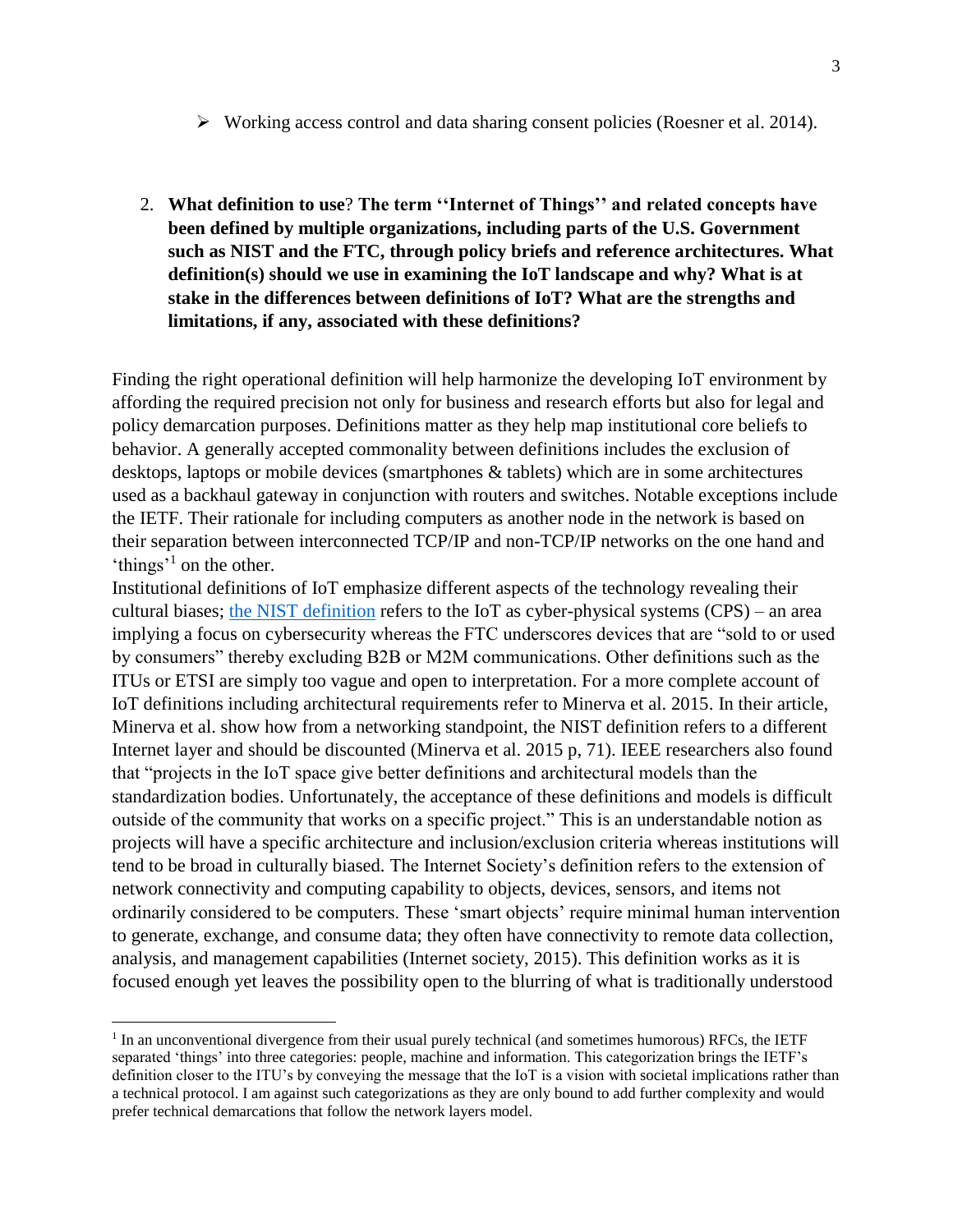as a 'computer'. It does not discriminate based on architecture model or leaves much room for interpretation.

## **16. a. What are the cybersecurity concerns raised specifically by IoT and how are they different from other cybersecurity concerns?**

The IoT has many characteristics that make it fundamentally more challenging in terms of standard cybersecurity concerns. This is mainly due to the ubiquitous, interconnected and pervasive nature of full deployment scenarios conjured up in think tanks and startups. First among the list of problems is the monoculture issue, or, the downsides of having a single type of components or operating systems dominate the market. A commonly cited example in technology circles refers to the Windows operating system whereby malicious actors can "tailor exploits [to one operating system] or associated application (Office, Internet Explorer) and be confident that 9 of 10 systems their malicious software encounters will at least be running some version of the software they're targeting" [\(Security Ledger,](https://securityledger.com/2014/04/heartbleed-technology-monocultures-second-act/) 2014). In an IoT-enabled society, threats are greatly amplified, implying more negative network externalities i.e. botnets using lax security of 'things' as a transmission vector to compromise other systems and the whole network loses usability as a consequence. As smart-sensors or microprocessors (Arduino, Raspberry Pi, Adafruit, etc.) with either one way or two-way communication become common commodities with small costs and diverse functionalities, the attack surface will greatly increase.

Second on the list are authentication, access control, updates and self-life issues. Since most IoT nodes won't have a User Interface (UI), automatic 'push' updates with minimal user interaction will be required<sup>2</sup>. However, who will push updates to 'things' once the commodity supplier is out of business? This problem is commonly referred to as IoT device shelf-life or orphan IoT devices. In this case, industry self-regulation brought about institutional norm-setting would be advised as in the following section.

### **How should the government address or respond to cybersecurity concerns about IoT?**

A new cyber environment opens up policy windows for improving the status quo; it is imperative not to recreate the raucous PC security state of the late 90s<sup>3</sup>. In the cost vs. security tradeoff, security always loses in an unregulated market. Homogenous sensor deployment and near identical devices magnify similar vulnerabilities. In their relentless race to find the most costviable products, many manufacturers are skimping on security and compromising their user's data in the search for a competitive edge. The network is only as secure as its weakest node and simply advertising for better security is not going to make a difference. A standard preliminary

 $\overline{a}$ 

<sup>&</sup>lt;sup>2</sup> Although push updates are theoretically less risky than firmware changes are costly to implement and not within reach of the average consumer

<sup>3</sup> Deploying Windows ME or [insert other example] and worrying about security later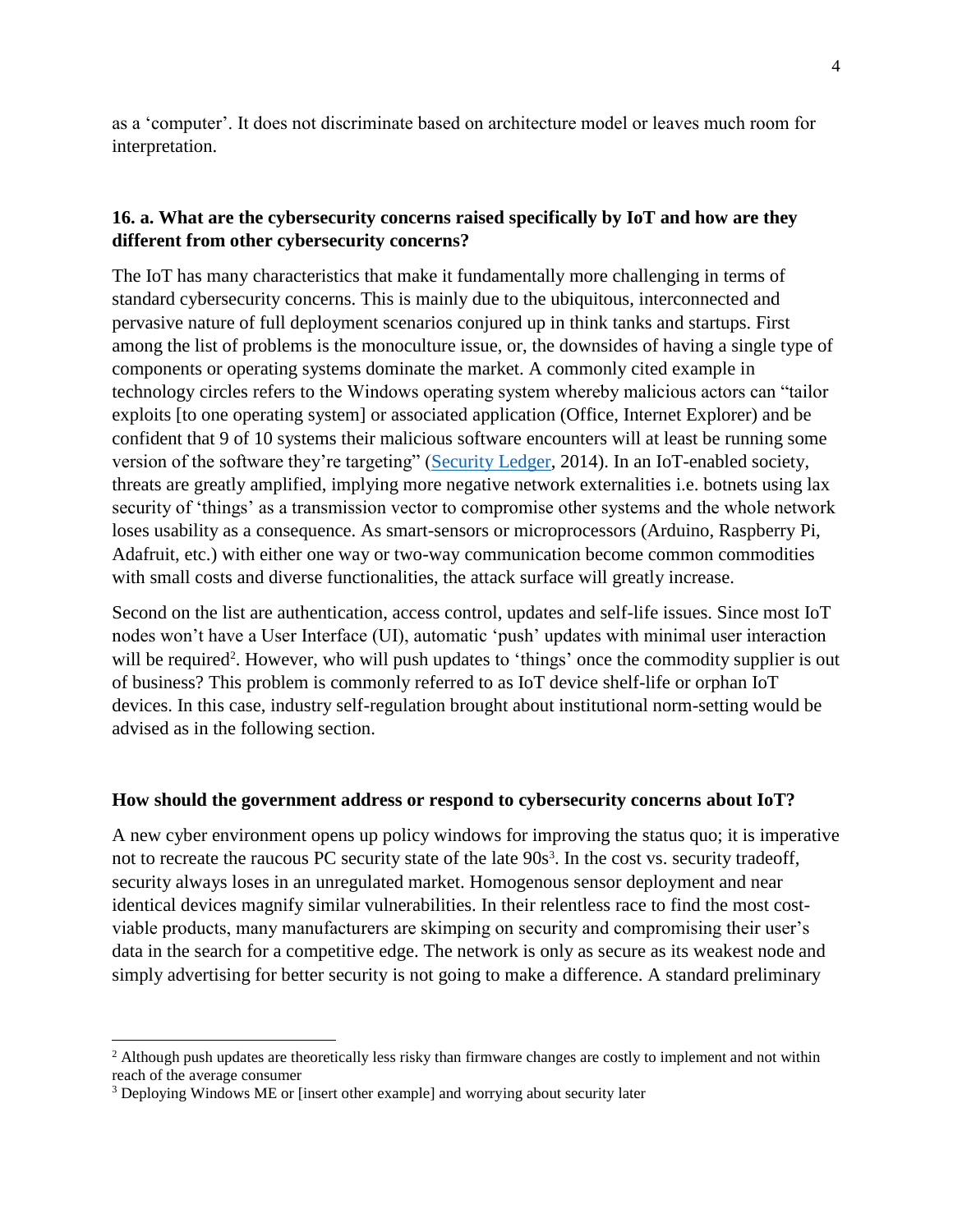approach to regulatory considerations in any industry is to ask whether we should give the carrot or the stick.

### **The stick solution**

[Wyndham v. FTC](http://www2.ca3.uscourts.gov/opinarch/143514p.pdf) further solidified the agency's position as a digital watchdog that pushes for best-practices, some of which were mentioned in their 2015 IoT report<sup>4</sup>. A failure to implement reasonable<sup>5</sup> security is now considered a violation of the FTC act<sup>6</sup>: guided by their mandate to protect consumer affairs, the FTC is setting the de facto minimum cybersecurity good practice to be followed by threatening non-compliant entities with an enforcement action against "unfair and deceptive practices" and the accompanying bad press<sup>7</sup>. Although the FTC is well within their mandate and their approach is valid for the time being, the agency may find itself using indirect and borderline deceptive legal techniques to fulfill their mandate. The FTC may also prove to be severely understaffed and some companies, in their race to releasing a minimally viable product, may not even make claims of selling secure solutions – which would invalidate the FTC's position.

#### **The carrot approach**

l

If a private sector consumer report alternative is to be considered, the implication could mean using monetary incentives for products with a higher security rating in the form of tax breaks for meeting ISO or industry specific security standards. Mandatory certifications through data security legislations (such as the Euro NCAP ratings) are to be avoided in order not to fall into the trap of market exclusions.

- $\triangleright$  Independent safety ratings organizations are a mixed-bag however: Testing and reporting organizations such as Underwriter Labs certifies, trains industry and performs audits but lacks the transparency needed when it comes to disclosing their security standards. Independent researchers such as the iamthecavalary.org group have sound ideas, however, they might not get sufficient inertia for market adoption.
- $\triangleright$  Another solution within the NTIA's reach is to encourage open source software adoption (for instance the AllSeen IoT Standard by the Linux foundation) through exclusive government procurement. Private sector companies concerned with complete vertical integration like Apple, are heavily incentivized to lock-down their devices from  $3<sup>rd</sup>$  party

<sup>4</sup> FTC, 2015 Internet of Things, Privacy and Security in a Connected World

<sup>5</sup> Wyndham Hotels were certainly culpable as the company had a privacy policy designed to attract customers concerned about data privacy yet failed to uphold that promise even after three public warnings [\(court ruling\)](http://www2.ca3.uscourts.gov/opinarch/143514p.pdf).

 $6$  15 U.S. Code § 45 - Unfair methods of competition unlawful; prevention by Commission

 $7$  Companies face more than a mere 'slap on the wrist' as enforcement actions can incur reputational losses on top of monetary due to mandatory compliance with a 20 year long audit no company is going to want to be made to look bad.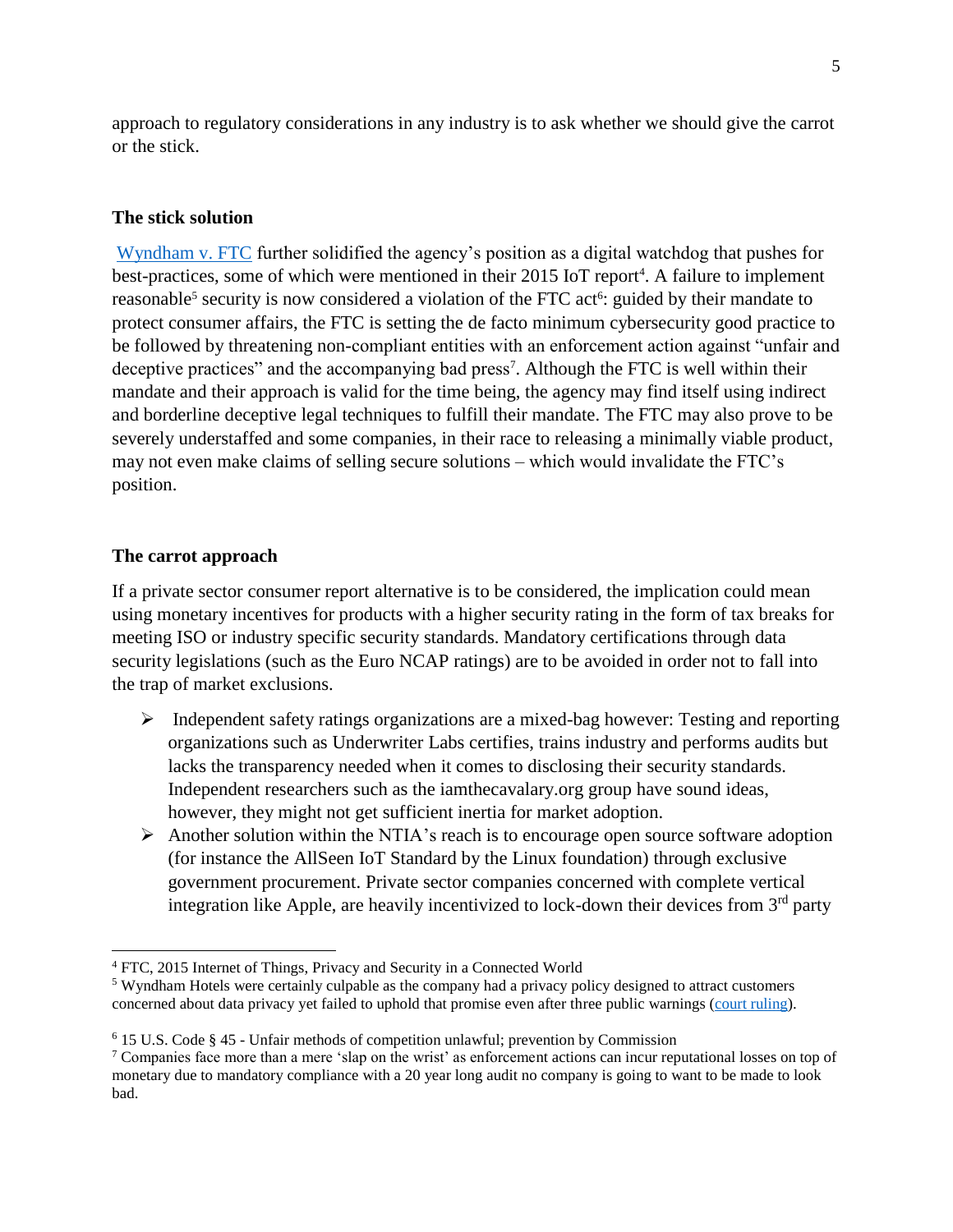open source firmware and won't allow users to tamper with their own devices. The FCC is following the same trend: their concern about transmit power requirements is making them push to lock down router firmware alteration: such policies are not IoT friendly.

# **What are the novel policy challenges presented by IoT relative to existing technology policy issues, if any? Why are they novel?**

Institutions in the broader Internet governance regime complex have been recently addressing the rise in salience of the IoT by forming working groups, drafting white papers, and asking the 'hard' questions [ITU: (Brown, 2015) ISOC: (Rose et. al 2015) OECD: (Paltridge & Hernandez, 2015) IEEE (Minverva et. al, 2015) etc.]. Again, most policy challenges presented by the IoT pertain to existing issues with added layers of complexity. Those challenges resurged as a result of enabling ICT developments ('big data', cloud computing and M2M communication), and increasing numbers of stakeholders (users, private companies and interest groups), as well as amplifying existing concerns in cybersecurity, privacy and innovation policy.

## **Can existing policies and policy approaches address these new challenges, and if not, why? 15. What are the main policy issues that affect or are affected by IoT? How should the government address or respond to these issues?**

## **A- Innovation policy**

The U.S. government played a historical role among others in shaping today's Internet by allowing independent institutions with transparent processes such as the IETF to develop working standards. Internet innovation advocates from Vinton Cerf to Shane Greenstein agree that the open Internet generated enormous economic added value thanks to the permissonless innovation environment that permeated its outlook: distributed, interoperable and copyright exempt TCP/IP meant freedom to tinker and experiment without having to seek approval from regulators beforehand. Greenstein affirms that "innovation from the edges emerged under the encouragement of several institutions embedded in U.S. commercial markets and government policy conversations" (Greenstein, 2015 p. 439). This was made possible through a series of soft and hardline policy approaches. With the benefit of hindsight, we can see how a hardline approach may in some cases be necessary as when Section 230 of the Telecommunications Act of 1996 removed ISP liability from their users.

When it comes to innovation, adopting a general policy of forbearance and permissiveness over more precautionary stances is obviously preferable unless empirically proven otherwise by a cost-benefit analysis. Adam Thierer at the Mercatus Center, presents cautionary accounts explaining how 'top-down' regulatory frameworks will stymie innovation and that "permissionless innovation should, as a general rule, trump precautionary principle thinking" (Thirer, 2016). Thierer argues that imposing preemptive regulation on technology needs strong evidence of "actual, not merely hypothesized harm" (Ibid).

Certain harms, however, won't necessarily fix themselves in the market and may require industry-specific intervention: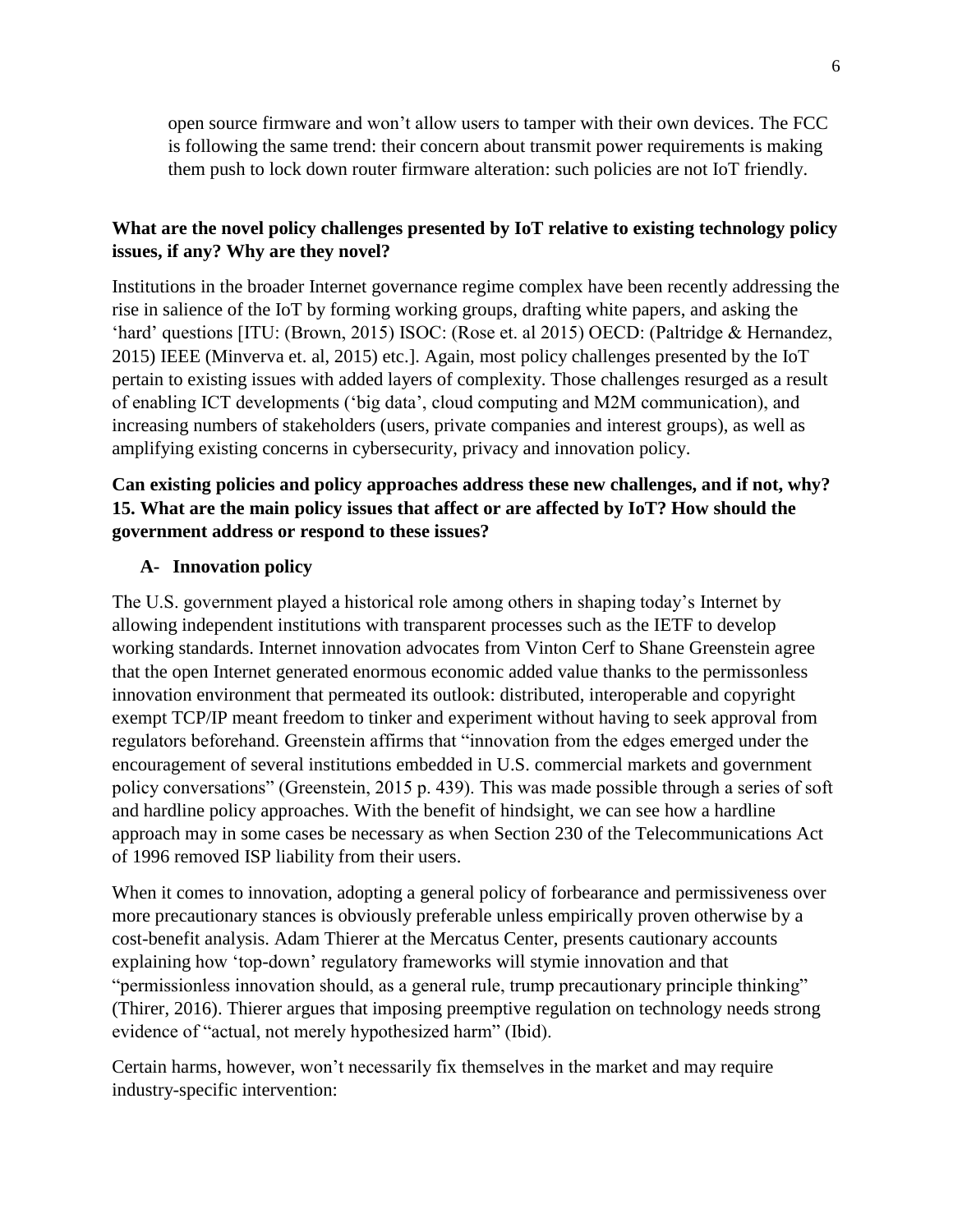- $\triangleright$  Increasing security flaws and privacy concerns<sup>8</sup>
- $\triangleright$  Constricted transnational data flows (data sovereignty v. safe harbor) especially with the looming European General Data Protection Regulation (GDPR) going into effect in 2018.
- $\triangleright$  A diffuse buyers' market with little expertise to assess or purchase
- $\triangleright$  Sellers in a commodities market constrained by the race to a minimum viable product to release early and mark around security best-practices. The free market won't reward good security and we are left with negative network externalities. This implies asymmetric information<sup>9</sup> between buyers who can't tell good security from bad and sellers who all claim their products are secure.

### **B- Industry regulation**

A strong empirical economic rationale must guide any IoT regulatory decision. The free market baseline has been the operating principle of the U.S. telecommunications sector ever since the AT&T divestiture which paved the way for the Internet backbone privatization. 2015 was the year of debating IoT regulation, reports and white papers ranged from ISOC and the OECD to the FTC and US Senate Committee on Commerce, Science and Transportation. The FTC staff Report,<sup>10</sup> concluded *inter alia* that regulating the IoT was to be avoided as setting up a new control regime could stymie American innovation in a nascent industry. The Senate Committee [hearing](http://www.commerce.senate.gov/public/index.cfm/hearings?ContentRecord_id=d3e33bde-30fd-4899-b30d-906b47e117ca&ContentType_id=14f995b9-dfa5-407a-9d35-56cc7152a7ed&Group_id=b06c39af-e033-4cba-9221-de668ca1978a&MonthDisplay=2&YearDisplay=2015) displayed bipartisan support for no regulation two weeks after the FTC report. Citing the government's "light-touch, market-driven approach" as a success in privatizing the Internet backbone, Senate parties agreed without going into specifics that self-regulation was the best way to move forward. Both the FTC and FCC are valid candidates<sup>11</sup> to provide the 'light-touch, market-driven approach'. However, as I describe later, industry stakeholders will need a clearer understanding of where self-regulation, light-regulation (incentives or market mechanisms) will be favored, or if hardline regulation will occur (such as a general data security legislation). Contrary to common political discourse, the right dose of regulation can often be conducive to innovation and act as a freedom safeguard, for despite being born free, markets will not always lead to the most favorable outcomes for the public (Wu, 2010).

#### **C- Legacy infrastructure**

l

 $\triangleright$  <sup>8</sup> Also to be addressed by the National Commission on Cybersecurity.

<sup>&</sup>lt;sup>9</sup> (one of the many potential causes of a market failure)

<sup>10</sup> Federal Trade Commission. (2015). Internet of Things: Privacy & security in a connected world. *Washington, DC: Federal Trade Commission*.

<sup>&</sup>lt;sup>11</sup> The FTC for consumer affairs serving enforcement-actions on privacy and security breaches and the FCC for building the market competition environment (through spectrum allocation, power requirements, ISP regulation, etc.)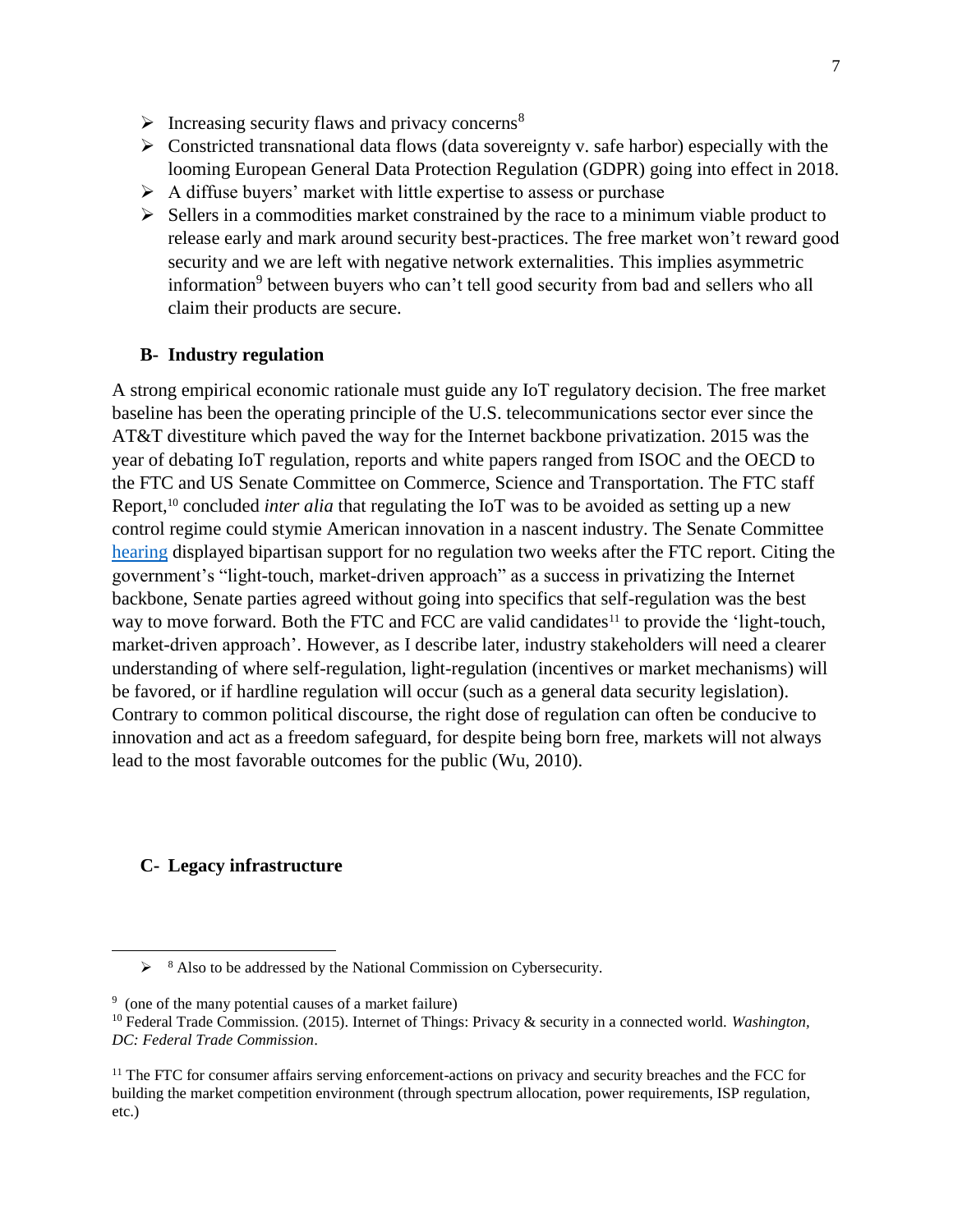Commonly cited IoT business reports such as the McKinsey Global Institute<sup>12</sup>, raise the issue of bandwidth availability (p, 36, 82). Despite the current projections of a tremendous number of smart nodes on the network<sup>13</sup>, the bulk of incoming devices will be low-powered and lowbandwidth. Further, based on the current information economy market dynamic – and even after common carriage regulation under title  $II^{14}$  - we can expect a continually increasing bandwidth demand to be met with a matching supply from the private sector as long as the incentives to create and consume<sup>15</sup> content on the Internet outweighs the cost to transport it (no 'tragedy of the commons' situation).

#### **D- Data science education**

As enormous amounts of data are generated, value propositions are held back by the inability to generate useful optimizing and predictive insights from bulk data brought upon the lack of availability of data scientists. The issue is relevant despite being outside of the NTIA's scope.

#### **E- Anti-trust**

Consolidation of alliances in the IoT has different considerations than for the regular Internet and its layers of actors. The latter deals with abuses of market position through consolidation i.e. concerns brought upon content creation and delivery by the same holding company. In an IoT environment, market abuses could occur if data sharing occurs between smart-pacemakers or networked cars manufacturers with insurance companies. Further, revisions of the Sherman and Clayton Acts are needed to fit the current market landscape. This is especially relevant since traditional definitions of a monopoly position (as the power to raise price or exclude competition) no longer applies in complex two-sided network markets (Waller, 2011).

#### **F- Portability and interoperability**

These issues are time critical. As social networks become more integrated with the IoT it will become harder for them to adapt to imposed market changes pertaining to data portability. Beyond the privacy and security implications<sup>16</sup> benefits of portability and interoperability are usually addressed from a market competition standpoint. The argument against them is that any entrant platform operator can interoperate with the incumbent players and benefit from their network value thereby undermining the incentive for innovation. The reverse argument however holds true as well: by expanding interoperability, we create the overall network benefits and

l

<sup>&</sup>lt;sup>12</sup> IoT: Mapping the Value Beyond the Hype (Manyika et al., 2015).

<sup>&</sup>lt;sup>13</sup> Based on current standards and protocol developments and with some exceptions

<sup>&</sup>lt;sup>14</sup> Pro-industry discourse maintains that the universal service fund subsidy mechanism and potential inter-carrier compensation regimes will hinder Internet or IoT deployment.

<sup>&</sup>lt;sup>15</sup> Targeted advertising models, predictive analytics and cross-merchandising practices sustain the information economy business model because as per the common saying: 'the user is the product'.

<sup>16</sup> Could be resolved by the W3.